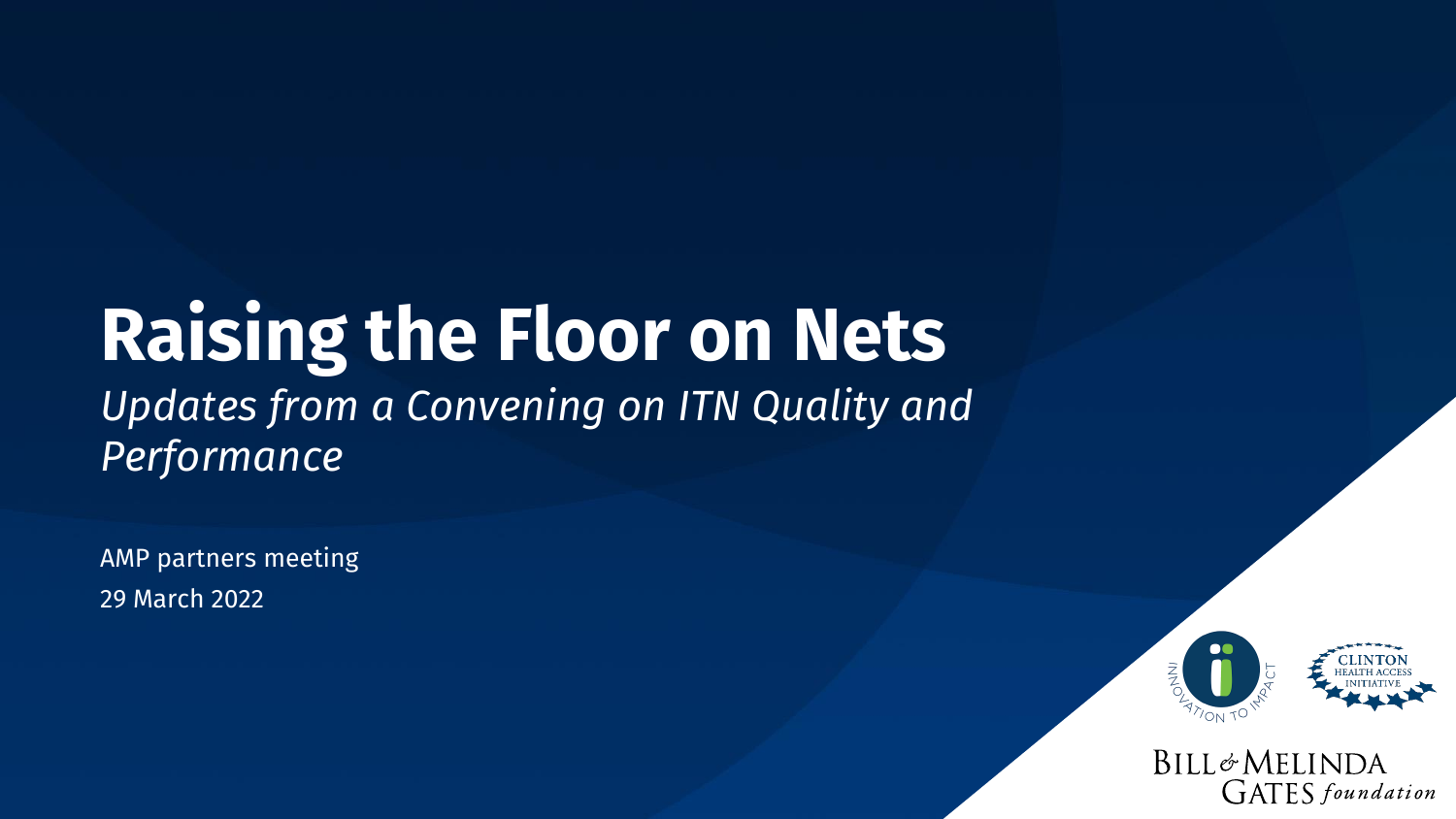#### **Problem Statement**

### *Nets are not consistently performing as expected for the full three years in the field -- Why?*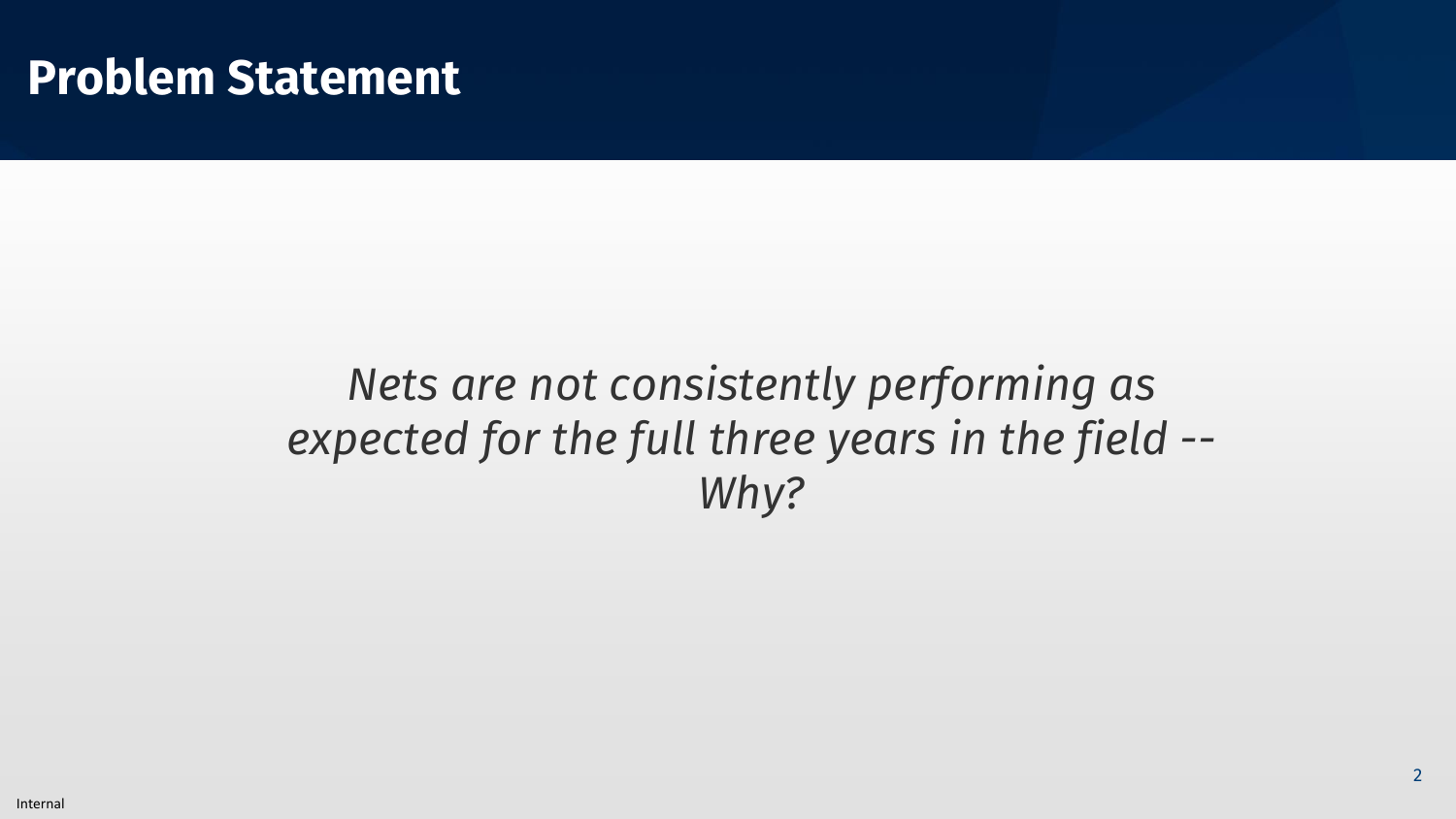# **Overview of the Convening**

• Three-day, online workshop





- December 2021
- Representatives from across normative bodies, industry, procurement, supporting non-profits, and country malaria programs
- Aim: Discuss major challenges around net quality and opportunities to resolve these challenges, and to chart a way forward.
- Objectives:
	- 1. To review factors that influence and drive net quality, with a focus on pre-shipment issues.\*
	- 2. To discuss potential solutions and pathways to fundamentally improve ITN quality.
	- 3. To build consensus and buy-in for these solutions among key stakeholders.

*\*Post-shipment will be discussed at a second convening in May 2022*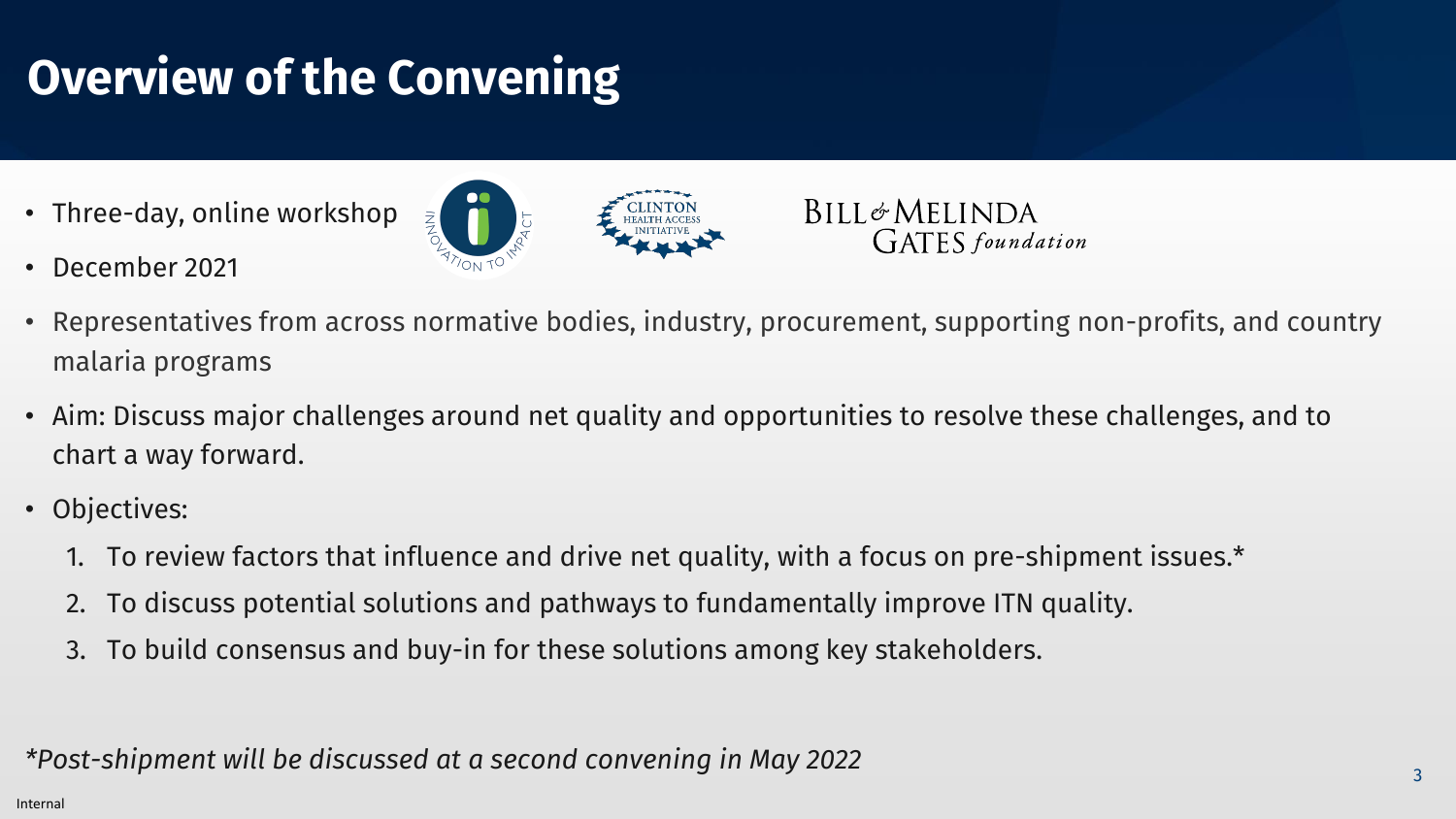#### **The convening was structured around the pre-shipment components of the ITN quality lifecycle**

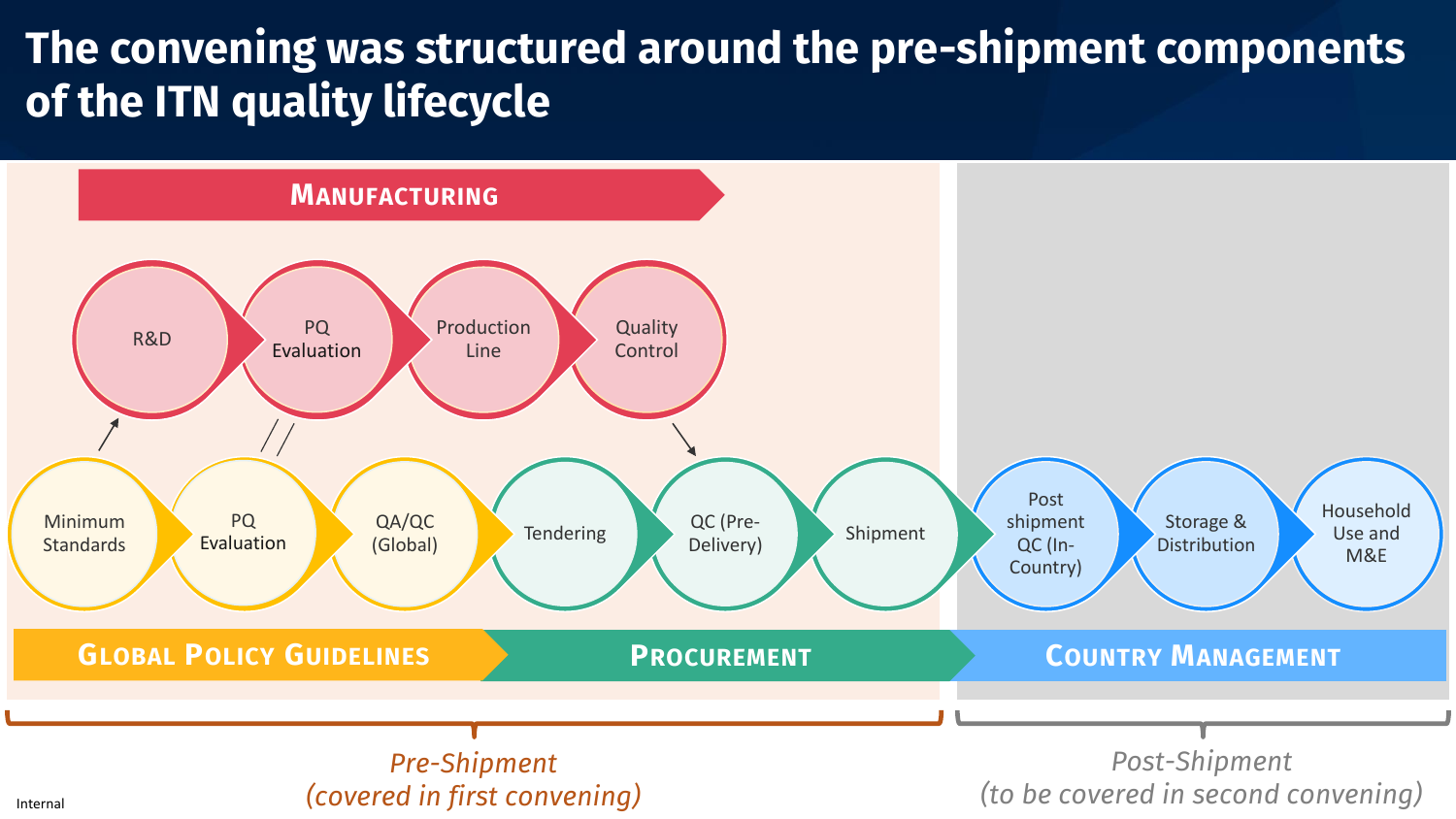### **Emerging Themes, challenges, and the way forward**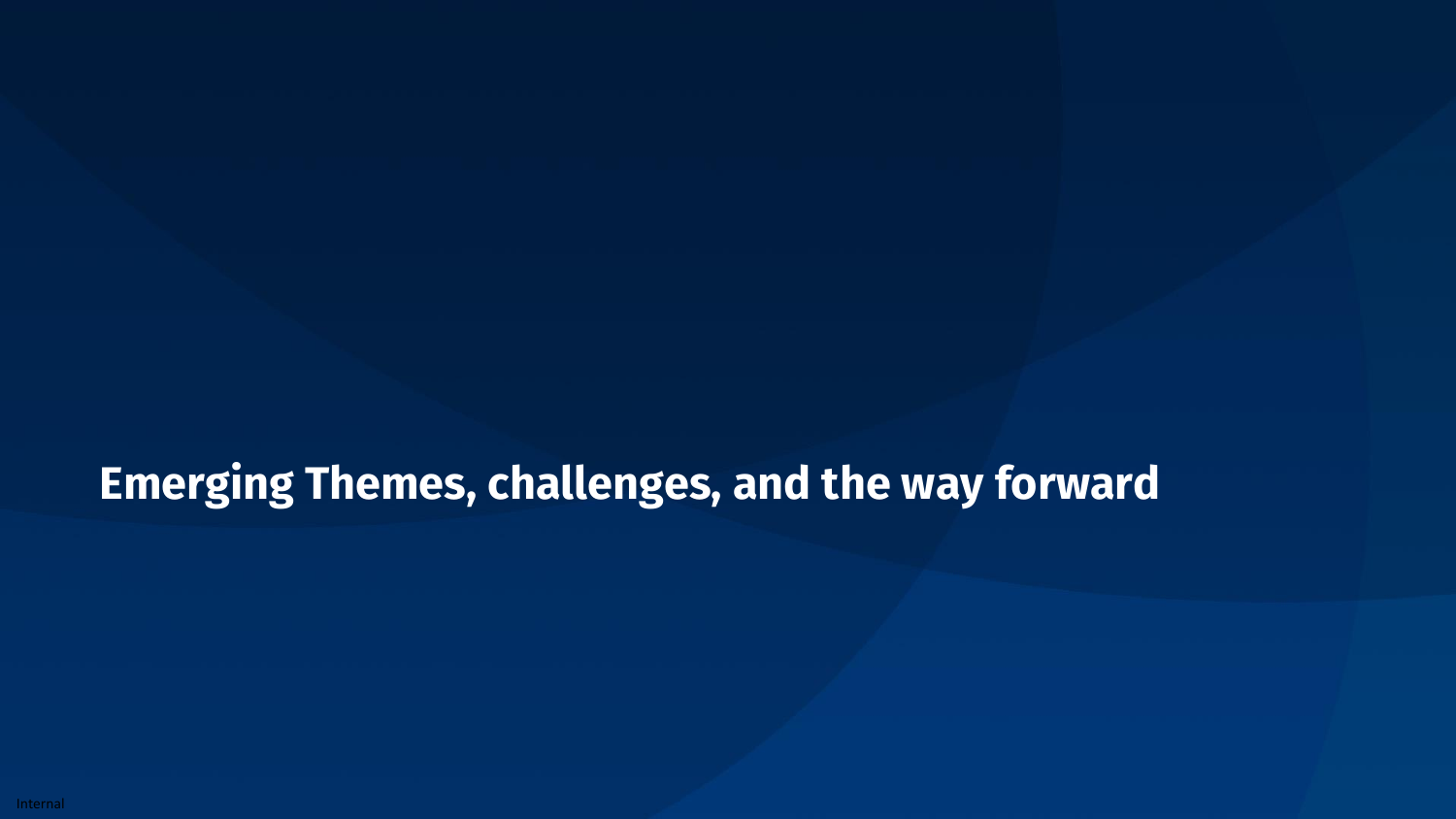#### SAVE MORE LIVES

#### BETTER ACCESS TO SAFE, HIGH QUALITY, EFFICACIOUS VECTOR CONTROL TOOLS

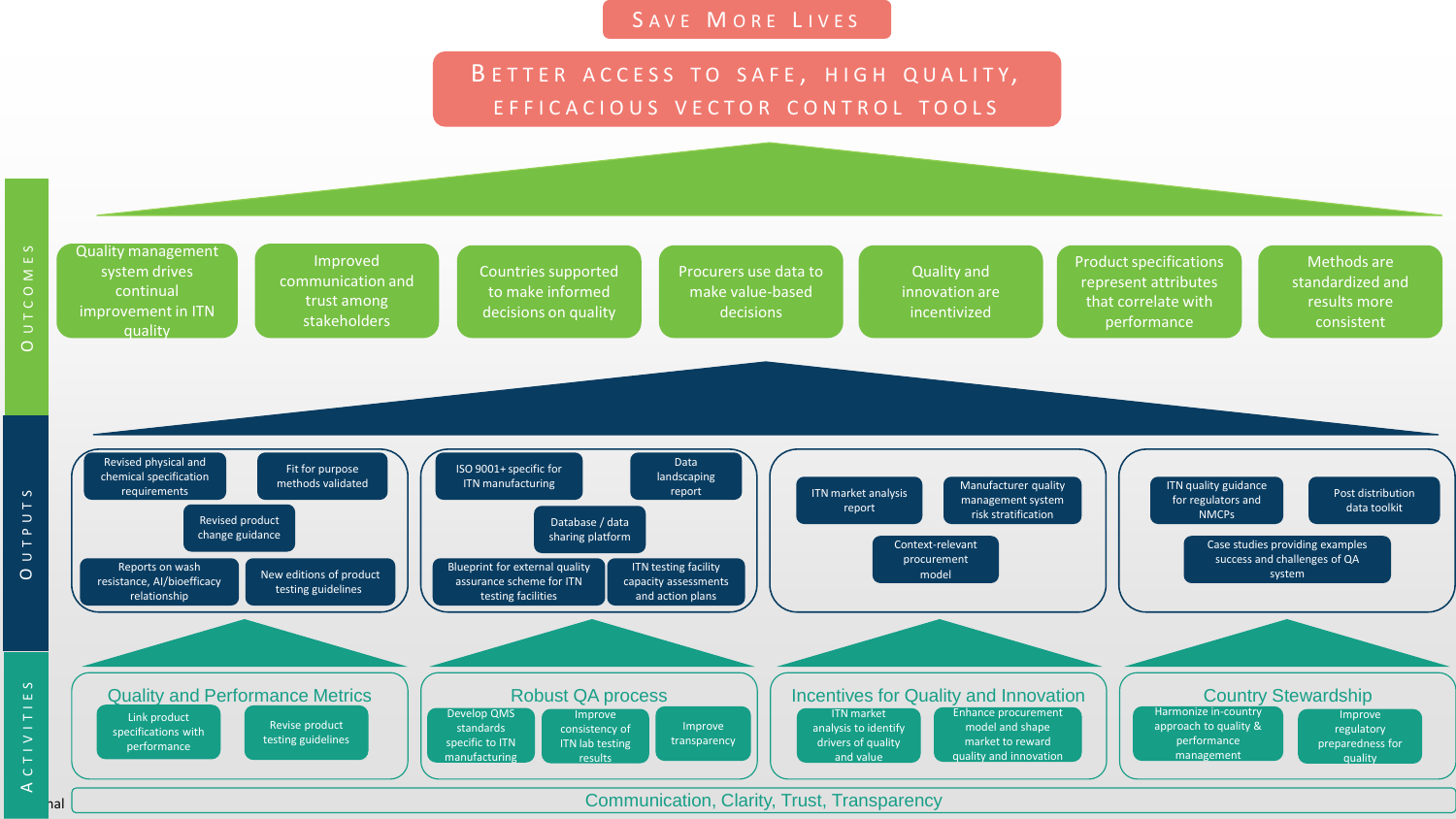## Post-shipment convening

- 17-19 May 2022 in Liverpool UK
- Similar participatory style to gain consensus views
- Themes
	- Country stewardship of ITNs
	- Country data collection (durability monitoring and post-shipment testing)
	- Data availability and country ownership